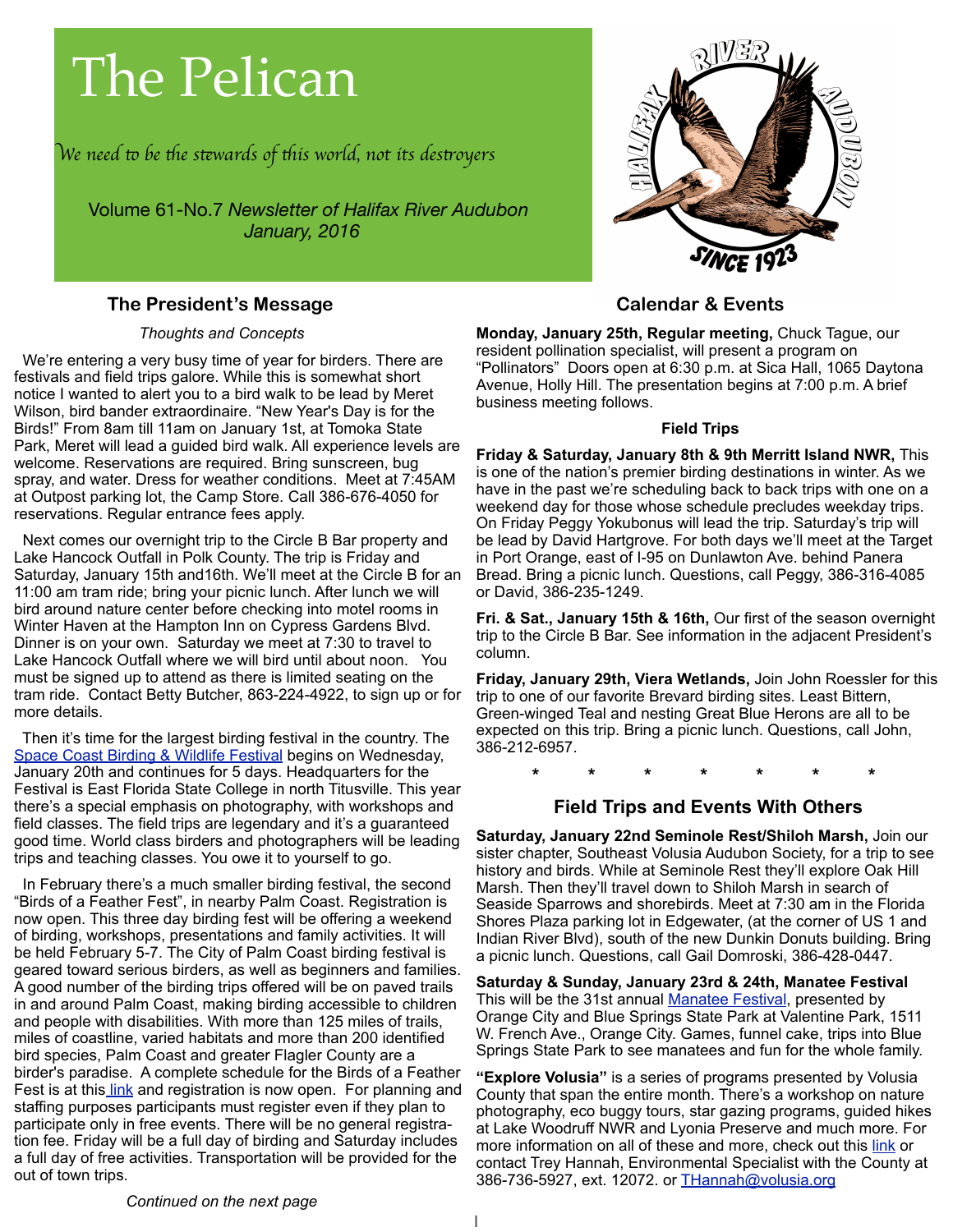Trips to Merritt Island National Wildlife Refuge, Viera Wetlands, Paynes Prairie Preserve and Talbot Island State Park are scheduled. Twenty three birding trips and classes will be offered at various locations. A "Meet the Experts" event also be held.

 I hope to see you at one or more of these events. Our chapter is involved in all of them in one way or another and we hope you'll take advantage of these opportunities. See you out there!

*Jim O'Shaughnessy*

 **\* \* \* \* \* \* \***

#### **The Everglades, Jeb Bush and Big Sugar**

 As our former Governor Jeb Bush was in the forefront of Everglades restoration. He's now a presidential candidate and based on this well researched article fro[m New Yorker Magazine](http://www.newyorker.com/magazine/2016/01/04/swamped-the-political-scene-dexter-filkins) there are things the candidate would rather we not know. Once again we see the ugly results of the convergence of money and politics. Thanks to chapter member, Pasty Hunter, for passing along word of this enlightening piece.

*David Hartgrove*



Vesper Sparrow *photo by Eddie Rizer*



Swamp Sparrow *photo by Eddie Rizer*

 These are just two of the species we can expect to see on our overnight field trip to the Circle B Bar Reserve on January 15th and 16th. The Swamp Sparrow is agitated about something since they don't actually have a crest as this bird appears to have. Contact Betty Butcher, 863-224-4922, if you'd like to go with us.

#### **Conservation Notes**

 It seems we can't pick up the newspaper or watch a television news show without reading or hearing a report on something that's recently been found to be damaging to our health. It seems that products, compounds and various food items that we've long taken for granted are either fattening, rot our teeth, make our hair fall out, or cause cancer. Early in the last century doctors, or people claiming to be doctors, regularly extolled the virtues of all kinds of patent medicines, cigarettes, even heroin. Fortunately these claims were debunked and the truth was finally exposed in spite of the vast sums spent by manufacturers of these products to convince us otherwise.

 Many in Congress and most of the presidential candidates rail against the wanton disregard for private enterprise shown by the Food and Drug Administration and other regulatory agencies tasked with protecting the public's health. In reality we're all guinea pigs for manufacturers whose only concern is the profits to be shown in the next quarter. If something can be advertised as, "New and Improved", it goes on the market as quickly as possible. Any potential damage to human health or the health of our ecosystem can be dealt with more efficiently with an improved profit structure.

 A case in point is microplastic beads. Hailed by their developers as a miracle material, these tiny beads of plastic are now found in a variety of personal care products. They're used to replace the natural alternatives these products used for years in their manufacturing process. They're used as exfoliating or abrasive additives in body scrubs, tooth paste and other such products. Many of the producers of these newly dangerous compounds advertise their products as "natural" and cover the containers with green images. This is done to make the consumer think they're doing something good for themselves and the environment. The beads are used to replace natural ingredients such as pumice, ground almond and walnut shells, etc. These ingredients biodegrade or are eliminated from the environment through natural processes. The microplastic beads of course do not biodegrade. To make matters worse, they're so small that they pass right through the filters at municipal water plants. The chances are very good that you and I both have concentrations of these things in our system right now. You can bet that marine and aquatic organisms are loaded with them. So if you eat fish or enjoy a shrimp cocktail, congratulations. You and I are now part of the group of guinea pigs involved in the tests of whether or not these tiny, useless beads are carcinogenic or perhaps injurious to our health in some other way in the long run.

 When the developers of these beads first brought their product to market they were not required to prove the product's safety nor to demonstrate that their introduction into the environment wouldn't cause harm. The chemicals used to manufacture them are known to be carcinogenic and are POPs, "persistent organic pollutants." The idea apparently was to grab all of the quick profits they could and fight the inevitable law suits later. Awareness of the dangers of these products has been slow but momentum is building for their complete ban. Due to high concentrations found in Lake Michigan, Illinois has already banned consumer products that contain the beads and New Jersey Senator, Frank Pallone, has filed a bill, the Microbead-Free Waters Act of 2014 which calls for a nationwide ban on the creation and sale of products that contain microbeads by 2018.

 in a now famous scene in the 1967 film, "The Graduate", Dustin Hoffman's character is pulled aside in a cocktail party given in his honor by an obnoxious, well meaning neighbor. The guy has one word for our protagonist: "plastics". Back then few knew just how much damage these new products would cause in us and in our environment. If you've ever dropped a plastic shampoo bottle in the shower, you're glad it's there. All the same, it comes at a cost. For more information check this [link.](https://onepercentfortheplanet.org/2014/10/a-list-of-products-that-contain-plastic-microbeads/)

*David Hartgrove*

2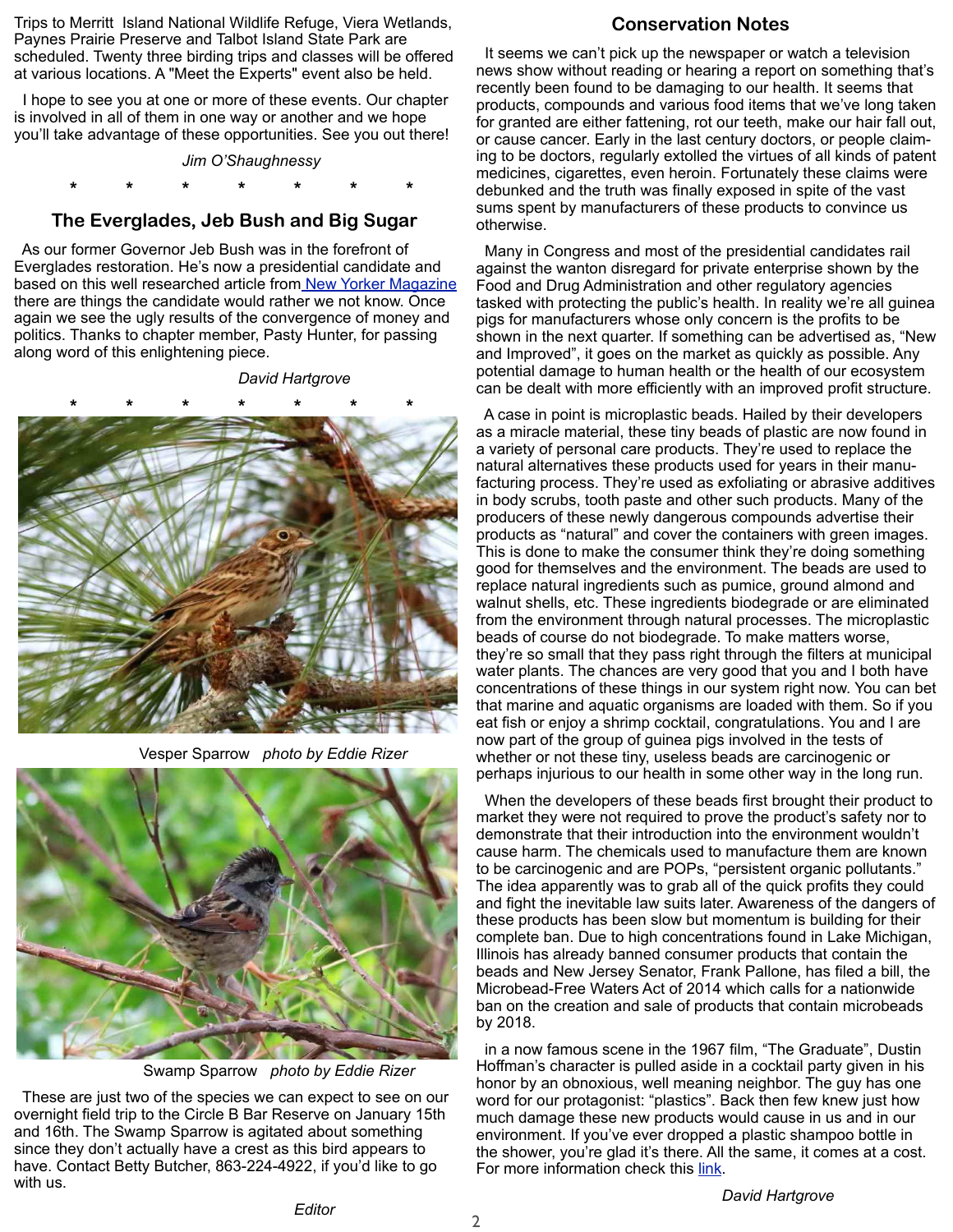*This month we have another article from David Simpson. A former state park ranger, David is a professional guide and holds a number state records. Find him [here.](http://birdingwithdavidsimpson.blogspot.com/)*

#### **Was That Cuckoo Yellow-billed or Black-billed?**

 Strikingly unique in flight, skulking and secretive in the trees, cuckoos are often difficult to observe. By far, the majority of Florida's cuckoos are Yellow-billed. Bill and eye ring color are readily apparent on a perched cuckoo, when seen well. But what of the rest? Most cuckoos flash across the trail and/or disappear among the foliage; no way to tell if they are Yellow-billed or Black-billed.

 Maybe not. In good light and at close range, flying cuckoos are more easily separated than you might think. Flying Yellow-billed Cuckoos show a distinct rufous flash in the primaries while Black-billed Cuckoos have very little or no rufous. Note: Mangrove Cuckoos (limited range in south and southwest Florida) also lack rufous in the primaries. Upper parts of Yellowbilled Cuckoos are noticeably warm brown. Black-billed Cuckoos show a colder, grayer, tone. Both species have white tips on the tail feathers, but these are more prevalent on Yellow-billed. At close range, underpart coloration is surprisingly helpful. While searching for Mangrove Cuckoos in the keys, I was struck by the immaculate white underparts of Yellow-billed Cuckoos, and by how many Yellow-billed Cuckoos are in the keys. Black-billed Cuckoos have more dull, off-white colored underparts.

 I have seen about a dozen Black-billed Cuckoos in Florida. Only two were perched, allowing me to observe the diagnostic bill and eye ring. I first recognized a Black-billed Cuckoo in flight at Sebastian Inlet State Park. I was struck by the lack of rufous in the wings and the drab upper parts. The first thing I notice on flying cuckoos is the flash of rufous in the wings, or lack thereof. Next is spotting on the tail feathers. Many flying cuckoos are heading away from me, making it impossible to see the underparts. Underpart coloration, if you can see it, is a surprisingly good mark and a useful supporting characteristic. Altogether, these traits give Yellow-billed Cuckoos a distinctly more contrasty look than the more uniform appearance of Blackbilled Cuckoos. Cuckoos often flush at close range, allowing close observation, if only for an instant. With some practice and good conditions (sun at your back, bird in good light), wing flash, upper part coloration and tail spotting can be noted quickly. Cuckoos flying in the shaded canopy or toward the sun are probably best left unidentified or with the safe assumption of Yellow-billed.

 The next time a cuckoo flies by, look at the wing tips, look at the tail, assess the tone of the upper parts, and the underparts, if you can. You will see lots of bright, contrasty Yellow-billed Cuckoos. Keep looking; eventually one of them will be a dull, boring, old Black-billed!

*David Simpson*

 **\* \* \* \* \* \* \***

#### **Problems At Audubon's National Office**

 Audubon's national office has been experiencing some minor problems with meeting the expectations of its members. There have been changes to the organization's mailing and education departments. These involve retirements and vendor alterations that have resulted in late arrival of information related to new memberships and to Audubon Adventures. We've been assured that these problems will soon be corrected. However, due to these problems, we have no list of new members to welcome in this issue of the Pelican. If you're new, take heart. We'll welcome you just as soon as we get the notifications. We hope to see you at an upcoming meeting or field trip.

#### **Suburban Bluebirds**

 We normally think of Eastern Bluebirds as being birds of more rural areas. As those areas change character and are developed, many species that use rural habitat can't make the adaptations necessary to utilize the newly changed surroundings. Eastern Bluebirds have apparently been taking a few lessons from their more cosmopolitan cousins, Northern Mockingbirds. With a little help from human friends, they're gradually making the transition to more suburban landscapes. In November, while attending the very popular "Wings On The Wind Festival" at the Marine Science Center, I was approached by Kevin Lemire. A retired US Navy Lt. Commander, Kevin and his wife make their home in Port Orange west of Williamson Blvd. He sent these photos of the Eastern Bluebird family that used the bluebird box he installed in their front yard earlier in 2015.



The female arrives bringing food to the chicks



 The male stands watch over his territory and the nest box *photos by Kevin Lemire*

 Our thanks to Kevin for sharing this life affirming story with us. As I've said in previous issues, I'm sure many of you have interesting stories to tell. With or without photos. Please, send them along to share with our readers. Thanks!

*David Hartgrove, Editor*